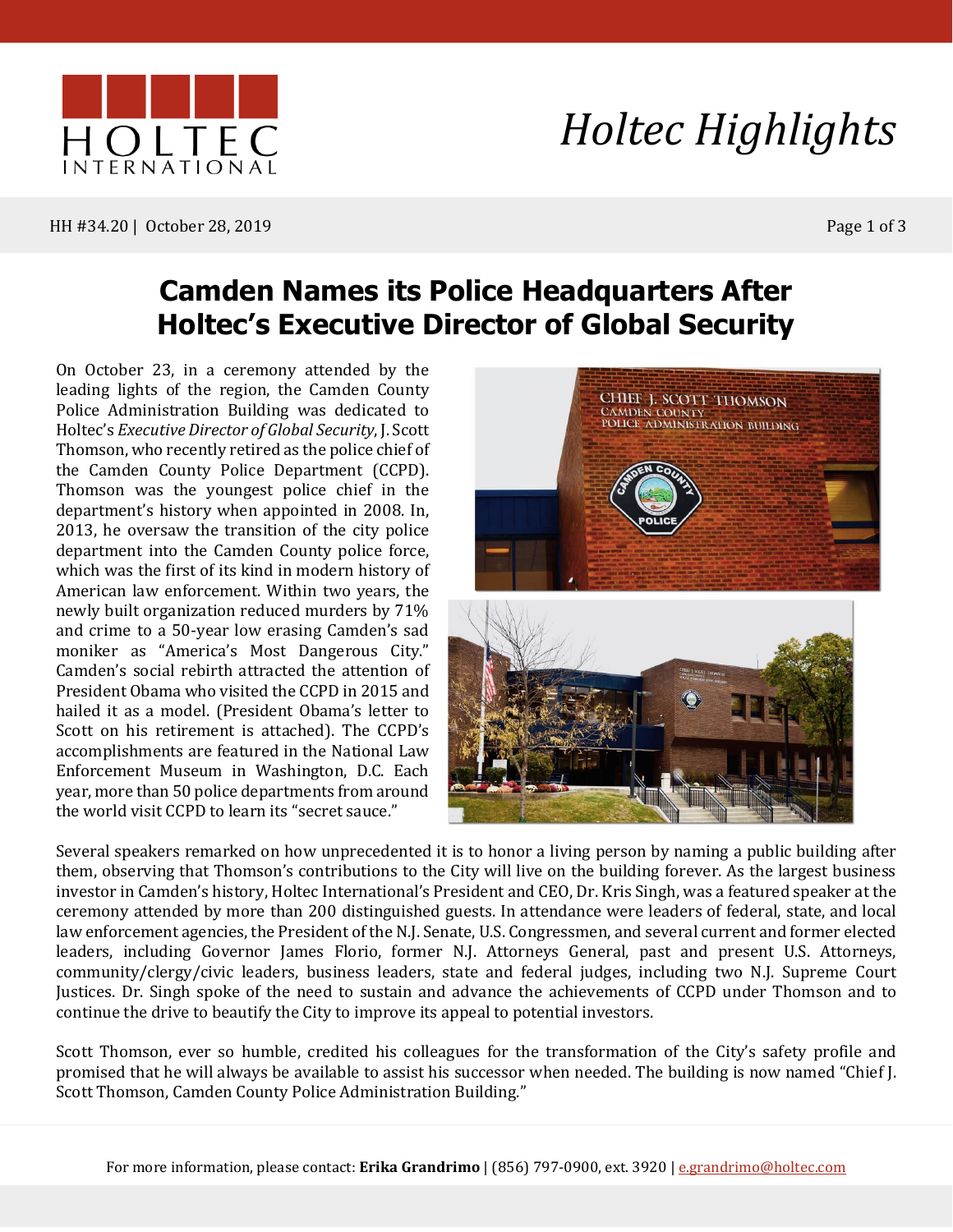

# *Holtec Highlights*

#### HH #34.20 | October 28, 2019 **Page 2 of 3**



*J. Scott Thomson recalls his trials and tribulations in improving public safety in Camden*



*Dr. Kris Singh of Holtec urges the City to focus on its beautification to lure potential investors*



*The Posting of the Colours by the Camden County Police Department Honor Guard*